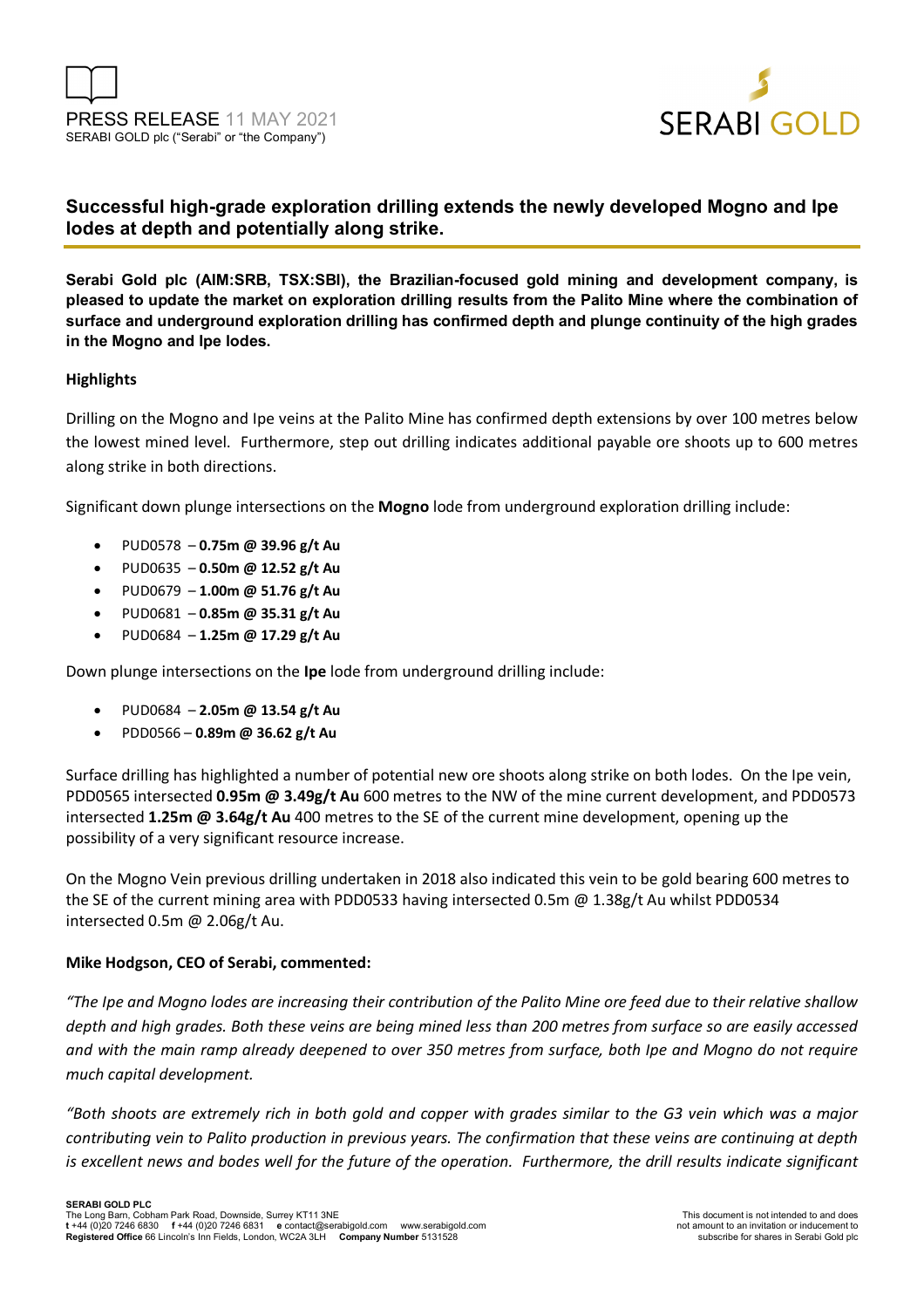



*potential to extend resources laterally along strike. We will continue drill testing these strike extensions over the coming months, and if we see a replication of the ore shoots currently being mined, this will confirm the potential for these two vein structures to continue make a major long-term contribution to gold production.* 

*"With drilling still ongoing at the Sao Chico and Sao Domingos prospects and a fourth rig arriving in June, we look forward to providing further exploration results to the market over the coming months."* 

## **Results**

|                                |               | <b>East</b>            | <b>West</b>            |           | <b>Depth</b> | Dip/Azm    | <b>From</b> | To     | <b>Apparent</b>     | <b>Gold Grade</b> |  |
|--------------------------------|---------------|------------------------|------------------------|-----------|--------------|------------|-------------|--------|---------------------|-------------------|--|
| <b>Hole</b>                    | <b>Target</b> | (UTM-<br><b>WGS84)</b> | (UTM-<br><b>WGS84)</b> | <b>RL</b> | (m)          | (')'UTM)   | (m)         | (m)    | <b>Width</b><br>(m) | (Au g/t)          |  |
| PALITO UNDERGROUND DD DRILLING |               |                        |                        |           |              |            |             |        |                     |                   |  |
| <b>PUD0578</b>                 | <b>Mogno</b>  | 633828                 | 9301490                | 60.654    | 221.6        | $-17/047$  | 209.50      | 210.25 | 0.75                | 39.96             |  |
| <b>PUD0635</b>                 | <b>Mogno</b>  | 633909                 | 9301390                | 16.649    | 388.64       | $-12/086$  | 284.55      | 285.05 | 0.50                | 12.52             |  |
|                                | <b>Ipe</b>    | 633909                 | 9301390                | 16.649    | 388.64       | $-12/086$  | 327.10      | 328.40 | 1.30                | 4.30              |  |
| <b>PUD0674</b>                 | <b>Mogno</b>  | 633850                 | 9301530                | 13.715    | 242          | $-16/050$  | 185.20      | 186.00 | 0.80                | 1.10              |  |
|                                | Ipe           | 633850                 | 9301530                | 13.715    | 242          | $-16/050$  |             |        |                     | <b>NSR</b>        |  |
| <b>PUD0676</b>                 | <b>Mogno</b>  | 633850                 | 9301530                | 13.715    | 279.7        | $-30/049$  | 212.85      | 213.55 | 0.70                | 4.48              |  |
|                                | Ipe           | 633850                 | 9301530                | 13.715    | 279.7        | $-30/049$  | 253.25      | 255.05 | 1.80                | 1.73              |  |
| <b>PUD0679</b>                 | <b>Mogno</b>  | 634072                 | 9301608                | $-11.3$   | 80.5         | $-56/264$  | 68.30       | 69.30  | 1.00                | 51.76             |  |
| <b>PUD0681</b>                 | <b>Mogno</b>  | 634072                 | 9301608                | $-11.3$   | 67           | $-55/218$  | 35.10       | 35.95  | 0.85                | 35.31             |  |
| <b>PUD0682</b>                 | <b>Mogno</b>  | 634012                 | 9301489                | 13.715    | 231.86       | $-36/023$  | 133.80      | 134.40 | 0.60                | 7.35              |  |
|                                | <b>Ipe</b>    | 634012                 | 9301489                | 13.715    | 231.86       | $-36/023$  | 190.30      | 191.00 | 0.70                | 1.45              |  |
| <b>PUD0684</b>                 | <b>Mogno</b>  | 634012                 | 9301489                | 13.715    | 241.73       | $-38/070$  | 132.85      | 134.10 | 1.25                | 17.29             |  |
|                                | <b>Ipe</b>    | 634012                 | 9301489                | 13.715    | 241.73       | $-38/070$  | 199.50      | 201.55 | 2.05                | 13.54             |  |
| PALITO SURFACE DD DRILLING     |               |                        |                        |           |              |            |             |        |                     |                   |  |
| <b>PDD0564</b>                 | <b>Mogno</b>  | 633769                 | 9301704                | 269.99    | 211.4        | $-52/070$  | 128.40      | 129.00 | 0.60                | 1.41              |  |
|                                | Ipe           | 633769                 | 9301704                | 269.99    | 211.4        | $-52/070$  |             |        |                     | <b>NSR</b>        |  |
| <b>PDD0565</b>                 | <b>Mogno</b>  | 633649                 | 9302075                | 304.17    | 251.57       | $-60/216$  |             |        |                     | <b>NSR</b>        |  |
|                                | Ipe           | 633649                 | 9302075                | 304.17    | 251.57       | $-60/216$  | 170.80      | 171.75 | 0.95                | 3.49              |  |
| <b>PDD0566</b>                 | <b>Mogno</b>  | 634300                 | 9301219                | 264.24    | 330.77       | $-60/051$  | 214.45      | 215.00 | 0.55                | 2.48              |  |
|                                | Ipe           | 634300                 | 9301219                | 264.24    | 330.77       | $-60/051$  | 281.08      | 281.97 | 0.89                | 36.62             |  |
| <b>PDD0567</b>                 | <b>Mogno</b>  | 634511                 | 9301279                | 228.47    | 301.1        | $-50/235$  |             |        |                     | <b>NSR</b>        |  |
|                                | Ipe           | 634511                 | 9301279                | 228.47    | 301.1        | $-50/235$  |             |        |                     | <b>NSR</b>        |  |
| <b>PDD0572</b>                 | <b>Mogno</b>  | 634346                 | 9301140                | 245.66    | 317.95       | 48.2/58.86 |             |        |                     | <b>NSR</b>        |  |
| <b>PDD0573</b>                 | <b>Mogno</b>  | 634404                 | 9301026                | 216       | 412.03       | 45.7/56.96 |             |        |                     | <b>NSR</b>        |  |
|                                | Ipe           |                        |                        |           |              |            | 371.40      | 372.65 | 1.25                | 3.64              |  |
| <b>PDD0576</b>                 | <b>Mogno</b>  | 634385                 | 9301061                | 229.58    | 382.28       | $-60/57$   |             |        |                     | <b>Pending</b>    |  |
| <b>PDD0577</b>                 | <b>Mogno</b>  | 633913                 | 9301801                | 231       | 258.26       | $-70/24$   |             |        |                     | <b>Pending</b>    |  |
| <b>PDD0578</b>                 | <b>Mogno</b>  | 633808                 | 9301875                | 245       | 151.9        | $-45/240$  |             |        |                     | <b>Pending</b>    |  |

**SERABI GOLD PLC** 

The Long Barn, Cobham Park Road, Downside, Surrey KT11 3NE<br>t +44 (0)20 7246 6830 f +44 (0)20 7246 6831 e contact@serabigold.com www.serabigold.com not amount to an invitation or inducement to

**Registered Office** 66 Lincoln's Inn Fields, London, WC2A 3LH **Company Number** 5131528 subscribe for shares in Serabi Gold plc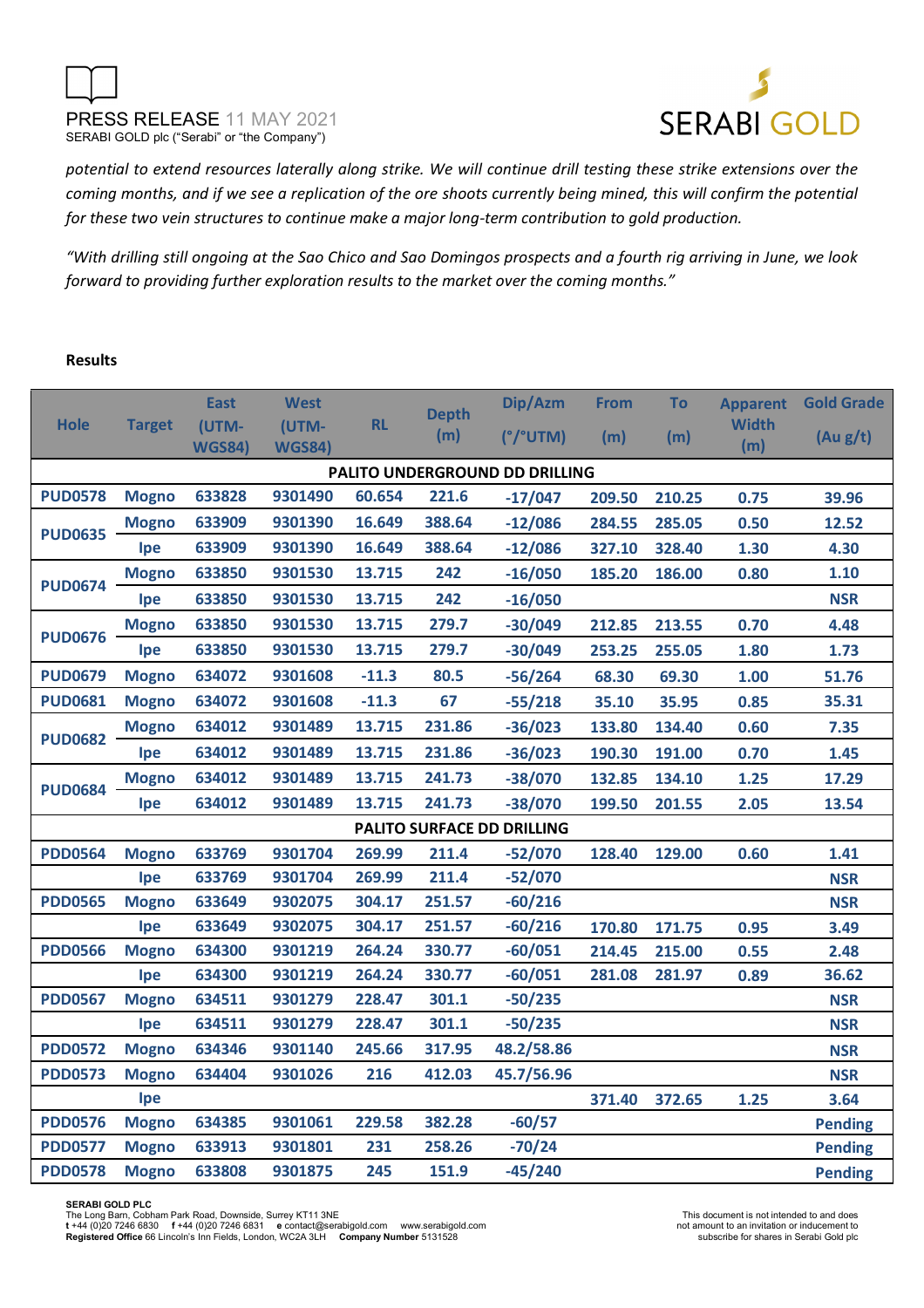



**PDD0579 Mogno 633669 9301816 306 ongoing -45/038 Ongoing**  Reported intercepts calculated based on a minimum weighted average grade of 0.5g/t Au using a 0.5g/t Au weighted average lower cut and a maximum internal waste interval of 1.2m based on ALS and Serabi´s on-site lab reported analyses. Assay results reported within this release for surface drilling have been provide by ALS laboratories in Brazil whilst assay results for underground drilling are those provided by the Company's own on-site laboratory facilities at Palito and have not yet been independently verified. Serabi closely monitors the performance of its own facility against results from independent laboratory analysis for quality control purpose. As a matter of normal practice, the Company sends duplicate samples derived from a variety of the Company's activities to accredited laboratory facilities for independent verification. Since mid-2019, over 10,000 exploration drill core samples have been assayed at both the Palito laboratory and certified external laboratory, in most cases the ALS laboratory in Belo Horizonte, Brazil. When comparing significant assays with grades exceeding 1 g/t gold, comparison between Palito versus external results record an average overestimation by the Palito laboratory of 6.7% over this period. Based on the results of this work, the Company's management are satisfied that the

Company's own facility shows sufficiently good correlation with independent laboratory facilities for exploration drill samples. The Company would expect that in the preparation of any future independent Reserve/Resource statement undertaken in compliance with a recognised standard, the independent authors of such a statement would not use Palito assay results without sufficient duplicates from an appropriately certificated laboratory.

### NSR – No significant result



*Mogno Longsection*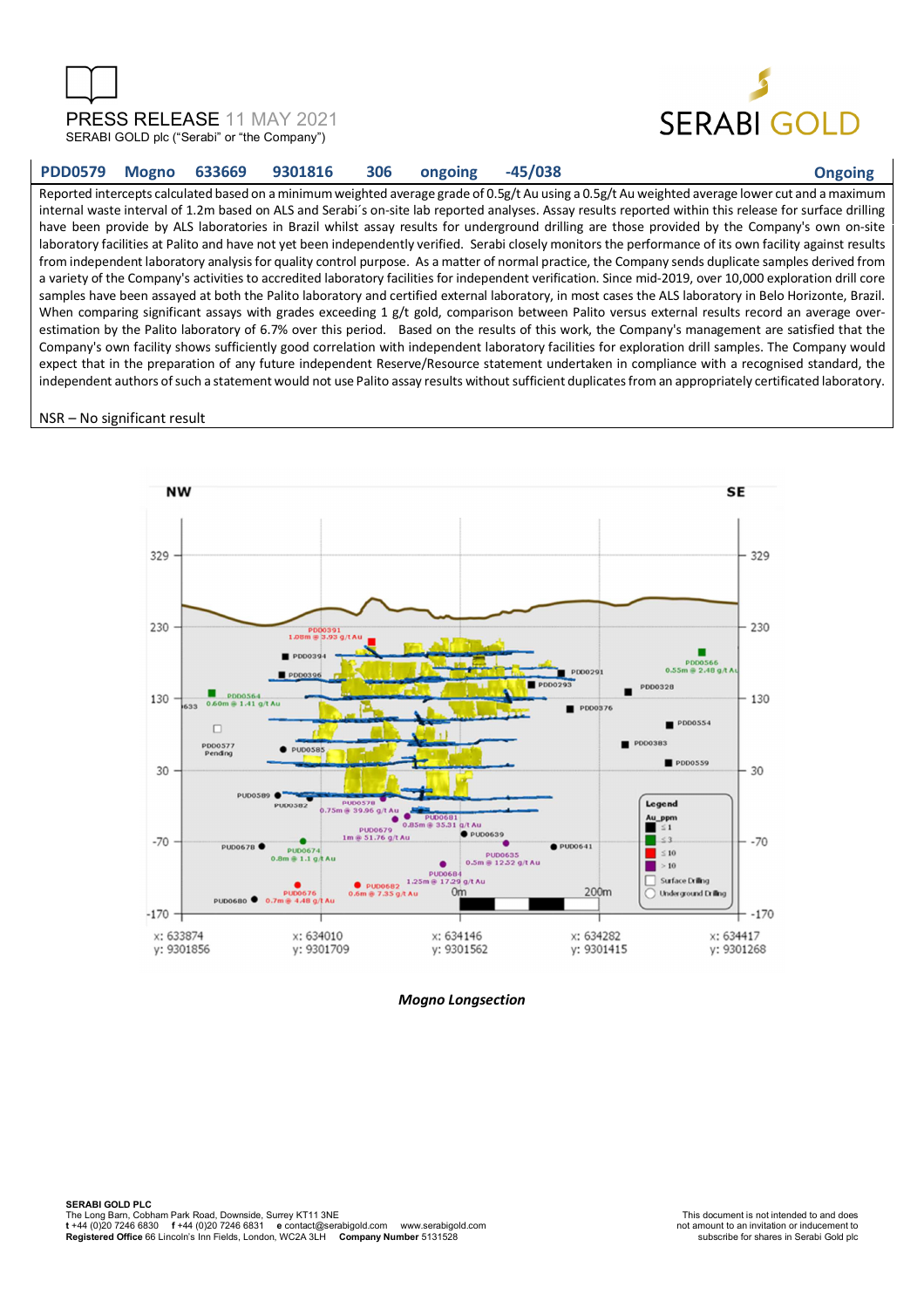





*Ipe Longsection*



*Plan view of the Palito workings showing the location of Ipe and Mogno, relative to the main mine* 

**SERABI GOLD PLC**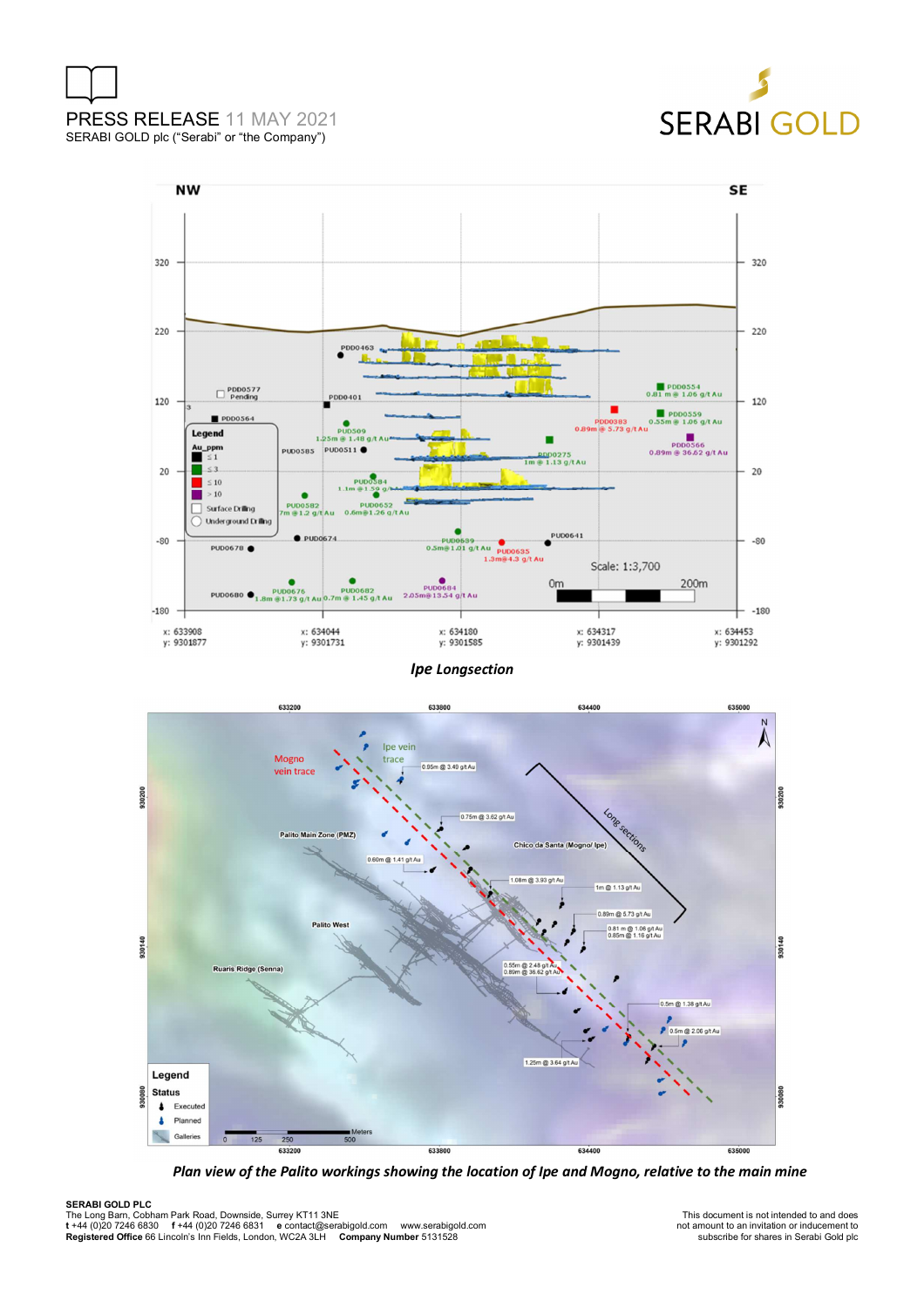



The information contained within this announcement is deemed by the Company to constitute inside information as stipulated under the Market Abuse Regulations (EU) No. 596/2014 as it forms part of UK Domestic Law by virtue of the European Union (Withdrawal) Act 2018.

The person who arranged for the release of this announcement on behalf of the Company was Clive Line, Director.

## **Enquiries**

# **SERABI GOLD plc**

**Michael Hodgson t +**44 (0)20 7246 6830<br>Chief Executive **m** +44 (0)7799 473621 m +44 (0)7799 473621 **Clive Line** t +44 (0)20 7246 6830<br>Fínance Director **m** +44 (0)7710 151692 m +44 (0)7710 151692

**e** contact@serabigold.com

www.serabigold.com

#### **BEAUMONT CORNISH Limited Nominated Adviser & Financial Adviser**

Roland Cornish **t** +44 (0)20 7628 3396 Michael Cornish **t** +44 (0)20 7628 3396

# **PEEL HUNT LLP UK Broker**

Ross Allister **t** +44 (0)20 7418 8900

Copies of this announcement are available from the Company's website at www.serabigold.com.

## **GLOSSARY OF TERMS**

The following is a glossary of technical terms:

| "Ag"                           | means silver.                                                                                                                                                                                                                                                                                                                                                                                                                                   |
|--------------------------------|-------------------------------------------------------------------------------------------------------------------------------------------------------------------------------------------------------------------------------------------------------------------------------------------------------------------------------------------------------------------------------------------------------------------------------------------------|
| "Au"                           | means gold.                                                                                                                                                                                                                                                                                                                                                                                                                                     |
| "assay"                        | in economic geology, means to analyse the proportions of metal in a rock or overburden sample; to<br>test an ore or mineral for composition, purity, weight or other properties of commercial interest.                                                                                                                                                                                                                                         |
| "CIM"                          | means the Canadian Institute of Mining, Metallurgy and Petroleum.                                                                                                                                                                                                                                                                                                                                                                               |
| "chalcopyrite"                 | is a sulphide of copper and iron.                                                                                                                                                                                                                                                                                                                                                                                                               |
| "Cu"                           | means copper.                                                                                                                                                                                                                                                                                                                                                                                                                                   |
| "cut-off grade"                | the lowest grade of mineralised material that qualifies as ore in a given deposit; rock of the lowest<br>assay included in an ore estimate.                                                                                                                                                                                                                                                                                                     |
| "dacite porphyry<br>intrusive" | a silica-rich igneous rock with larger phenocrysts (crystals) within a fine-grained matrixi                                                                                                                                                                                                                                                                                                                                                     |
| "deposit"                      | is a mineralised body which has been physically delineated by sufficient drilling, trenching, and/or<br>underground work, and found to contain a sufficient average grade of metal or metals to warrant<br>further exploration and/or development expenditures; such a deposit does not qualify as a<br>commercially mineable ore body or as containing ore reserves, until final legal, technical, and<br>economic factors have been resolved. |
| "electromagnetics"             | is a geophysical technique tool measuring the magnetic field generated by subjecting the sub-<br>surface to electrical currents.                                                                                                                                                                                                                                                                                                                |
| "garimpo"                      | is a local artisanal mining operation                                                                                                                                                                                                                                                                                                                                                                                                           |
| "garimpeiro"                   | is a local artisanal miner.                                                                                                                                                                                                                                                                                                                                                                                                                     |
| "geochemical"                  | refers to geological information using measurements derived from chemical analysis.                                                                                                                                                                                                                                                                                                                                                             |
| "geophysical"                  | refers to geological information using measurements derived from the use of magnetic and electrical<br>readings.                                                                                                                                                                                                                                                                                                                                |
| "geophysical<br>techniques"    | include the exploration of an area by exploiting differences in physical properties of different rock<br>types. Geophysical methods include seismic, magnetic, gravity, induced polarisation and other<br>techniques; geophysical surveys can be undertaken from the ground or from the air.                                                                                                                                                    |